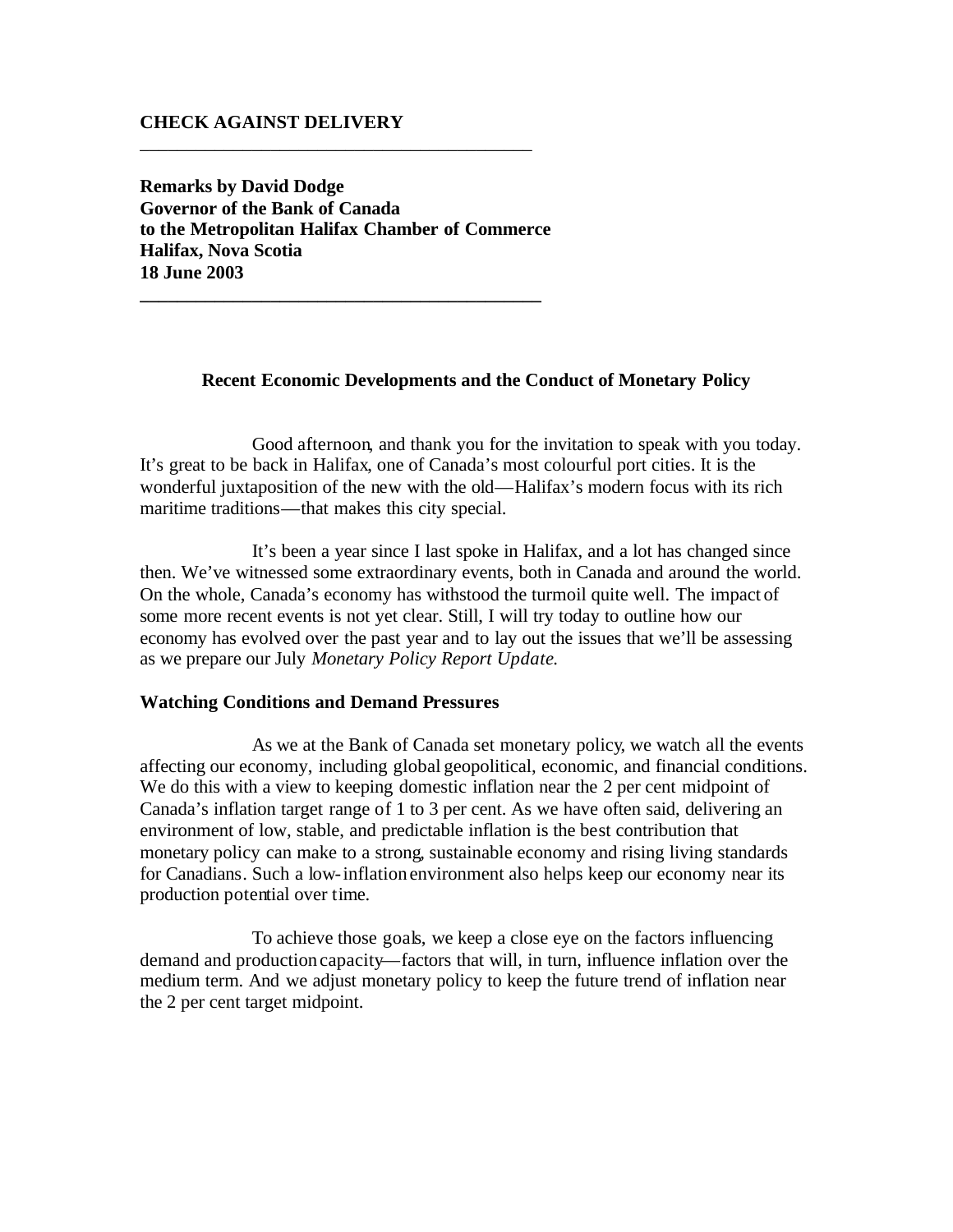## **Where We've Been**

As I've said, it's been a year since I last spoke in Halifax. But to place our recent experience in some context, I should go back a bit further than that—to the 11 September 2001 terrorist attacks in the United States. In the wake of that terrible event, the Bank of Canada quickly and aggressively cut its policy interest rate to shore up confidence and support domestic demand. This action, together with earlier reductions in our policy interest rate, meant that the Bank had injected considerable stimulus into the economy.

By the spring of 2002, evidence had already started to build that demand was recovering more quickly than had been anticipated. So, even though demand pressures were not yet showing up in prices, we began to remove some of that monetary stimulus. We raised our key policy interest rate three times between April and July 2002, by a total of three-quarters of a percentage point.

By last autumn, inflation in Canada was on the rise. But we refrained from raising interest rates any further at the time, because we judged that the pickup in inflation was mainly the result of one-off factors and would be reversed over the next year or so. As well, there was considerable geopolitical and financial uncertainty, which, combined with global economic weakness, pointed to restrained total demand for Canadian goods and services.

Through the first quarter of this year, CPI inflation climbed well above the 2 per cent target. Much of the rise was the result of higher energy prices. We also saw a marked increase in our measure of core inflation, which strips out the eight most volatile items—including gasoline, heating oil, and natural gas—from the CPI basket, as well as the effect of changes in indirect taxes on the remaining CPI components. The rise in core inflation was exacerbated by further increases in automobile insurance premiums. But even allowing for the unusual and extraordinarily large increases in insurance premiums, inflation was well above target. This suggested that strong domestic demand was putting pressure on production capacity. In this environment, some indicators of short-term inflation expectations edged up, although longer-term expectations remained around 2 per cent.

In view of these inflation developments, the momentum of domestic demand, the narrowing of interest rate spreads in credit markets, and diminishing geopolitical uncertainty, we raised our target overnight rate by 25 basis points in March and again in mid-April—bringing it to 3.25 per cent.

In our April *Monetary Policy Report*, we stated that the risks confronting the world economy appeared to be more evenly balanced than they had been in the autumn. The Canadian economy was projected to strengthen appreciably towards the end of 2003 and to grow somewhat above its production potential during 2004, thanks to a pickup in economic activity in the United States and further improvements in business and consumer confidence.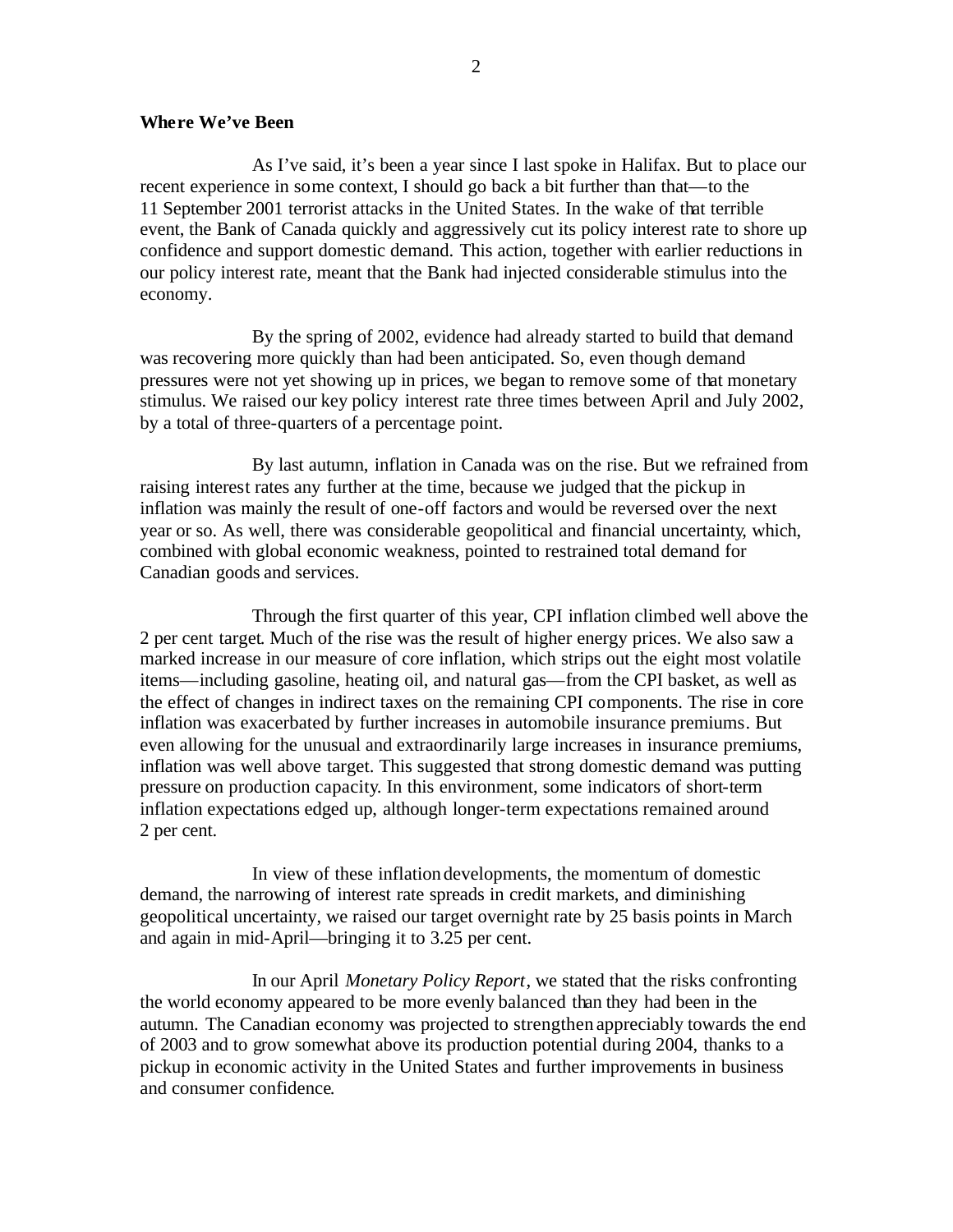We concluded in April that although growth would likely remain somewhat below potential in Canada for the first three quarters of this year, most of the small amount of economic slack that would open up this year would have closed by the end of 2004.

We projected that core inflation would likely fall to about 2  $1/2$  per cent in the second half of this year and to about 2 per cent by early 2004 as some of the special factors pushing up inflation ran their course. We also pointed out that total CPI inflation would continue to be importantly affected by swings in crude oil prices and that it would likely fall temporarily below the core rate in the first half of 2004 before steadying out at a rate close to core inflation.

#### **Factors Influencing Monetary Policy**

In the April *Monetary Policy Report*, we listed a number of factors that we intended to watch closely as we set monetary policy. These factors are the pace of economic expansion in the United States and overseas, the strength of domestic demand, financial market conditions, and the evolution of inflation and inflation expectations.

So, let me review how we have seen these factors evolving. I'll start with the external environment. In Europe, domestic demand and economic growth have continued to disappoint. Japan's economy has also remained weak. While demand growth in the rest of Asia has been strong, the outbreak of Severe Acute Respiratory Syndrome (SARS) is clearly going to slow growth in some countries.

In the United States, domestic demand has not been recovering as quickly as expected, which has negative implications for Canadian exports, at least over the short term. Consumer spending continues to underpin economic activity in that country. However, business fixed investment has not yet picked up. Expectations as to when the U.S. recovery will occur have been pushed back until late this year when confidence levels should improve, and when the impact of very expansionary monetary and fiscal policies should begin to be fully felt.

Now, let's turn to the second factor—domestic demand in Canada. On the whole, demand has remained quite strong, supported by a healthy employment market, low interest rates, and a recovery in corporate profits. While growth in consumer spending slowed slightly in the first quarter, it was still quite strong, especially on housing. Governments and businesses both increased their spending. As a result of strong domestic demand, gross domestic product grew at an annual rate of almost 2 1/2 per cent in the first quarter, up from about 1 1/2 per cent in the final quarter of 2002.

In Nova Scotia, we are seeing some fall-off in consumer spending. Business investment prospects have also been dampened by the postponement of natural gas projects. Still, most forecasters predict Nova Scotia's economy will continue to grow at the Canadian average rate this year.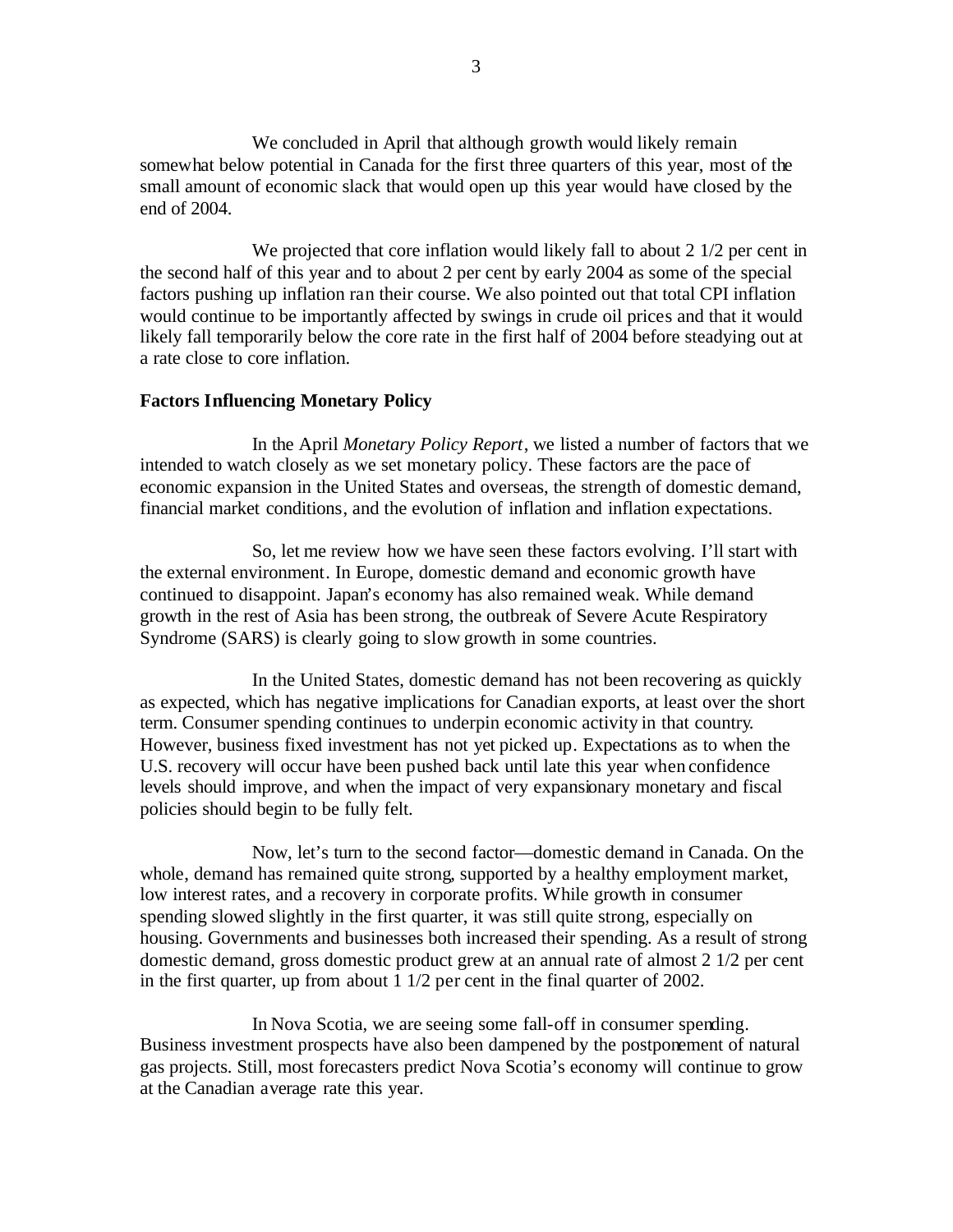A third factor on our watch list is the evolution of conditions in financial markets. Last autumn, we witnessed sharp increases in risk premiums because of uncertainty in financial markets. In recent months, these risk premiums have declined, and conditions in both debt and equity markets continue to improve. This reflects reduced uncertainty and bodes well for business spending going forward.

Before moving on to the fourth factor, I'd like to mention several developments since April that have implications for the economic outlook. Together, these developments point to near-term growth in Canada that will be lower than we expected at the time of our April *Monetary Policy Report*.

SARS is having a significant impact on the hospitality industry, not just in Toronto, but across the country—including here in Atlantic Canada. More recently, the closure of export markets because of the discovery in Alberta of an isolated case of Bovine Spongiform Encephalopathy (BSE) is having an impact on the beef and beefprocessing industry. And, of course, problems in several important East Coast fisheries are affecting employment and production in this region.

As you well know, since mid-April there has also been a further sharp adjustment in the value of the U.S. dollar against major currencies, including ours. The magnitude and speed of the Canadian dollar's rise has been greater than anyone had anticipated and will have a dampening influence on aggregate demand later this year and next. We are working to understand all the factors behind these exchange rate movements. In setting monetary policy, we have to take into account the effects on aggregate demand of these factors, as well as the effect of the exchange rate movements themselves.

Exchange rate movements also have a direct effect on the prices of traded goods and services and, therefore, on inflation. However, our research has shown that, in economies such as Canada's, the effect of exchange rate movements on consumer prices has been less pronounced in recent years, when inflation was relatively low, than was the case in earlier years when inflation was high.

### **The Inflation Picture**

This leads me to the fourth factor that we watch closely in setting monetary policy—the evolution of inflation and inflation expectations. Let me start with inflation.

In the 3 June press release that announced our latest interest rate decision, we pointed out that inflation has declined more than expected. Some of this decline is due to transitory factors, most notably, the rebate on electricity prices in Ontario. Thus, we expect some temporary rebound in core inflation in the coming months, as these factors unwind. Nevertheless, it now appears that both core and total CPI inflation will return to the 2 per cent target somewhat earlier than the Bank had anticipated in April. This is, in